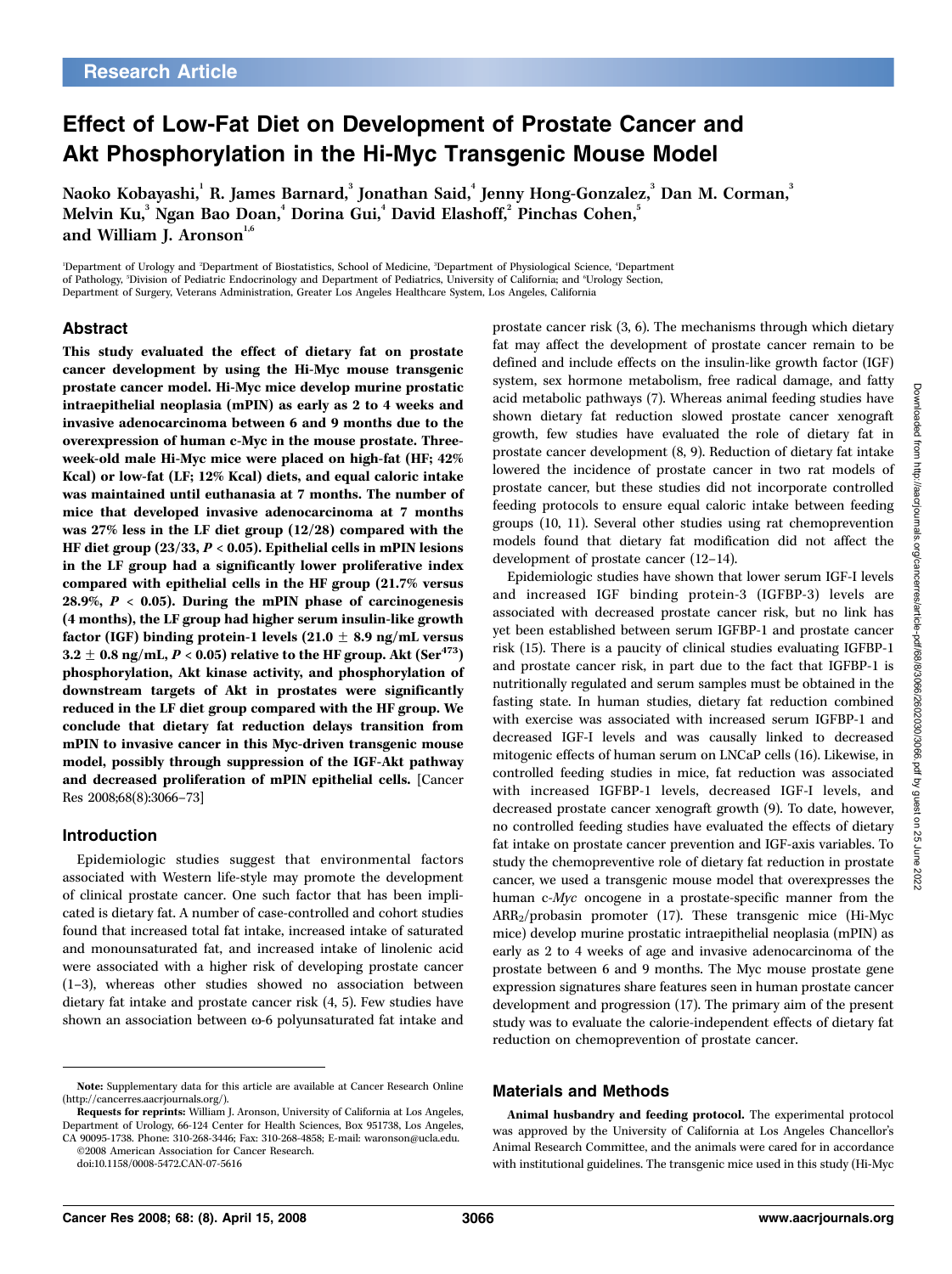mice), in which the prostate specific expression of human c-Myc is driven by the rat probasin promoter with two androgen response elements  $(ARR<sub>2</sub>/$ probasin promoter), were a generous gift from Katharine Ellwood-Yen and Charles L. Sawyers (17). Mice were weaned at 21 d postbirth and randomly assigned to the low-fat (LF) or the high-fat (HF) diet and housed one mouse per cage to accurately monitor and control caloric intake. The diet was prepared by DYETS, Inc. The compositions of the diets are listed in Table 1. Initially a palatability study with ad libitum intake showed that the LF group consumed fewer calories than the HF group. Thus, the LF mice were fed ad libitum throughout the experiment, and the average daily caloric intake of the LF group was determined once per week. The HF group was given HF food to match the average daily caloric intake of the LF group thrice per week (Monday, Wednesday, and Friday). This modified pair feeding technique has provided equal caloric intake in our previous isocaloric feeding study (9). Body weight was measured weekly.

Blood and prostate tissue collection. Blood was collected from the retroorbital vein in all mice at 4 mo of age after a 14-h fast. The serum was separated, frozen, and stored at  $-80^{\circ}$ C. All mice were euthanized at 7 mo (after a 14-h fast). Blood was collected, and urogenital organs were harvested en block, immediately rinsed, and placed in ice-cold PBS. Using a dissecting microscope, the ventral, dorsal, lateral, and anterior prostate lobes were dissected from one side and frozen in liquid nitrogen. The remainder of each prostate was fixed in 10% buffered formalin for 12 h, washed in running water, and transferred to 50% ethanol before embedding in paraffin blocks.

Pathology. Sections  $(4 \mu m)$  were obtained from the paraffin-embedded blocks and stained with H&E. Histopathologic analysis to determine presence or absence of PIN and presence of invasive adenocarcinoma was performed in a blinded fashion by a single pathologist (J.S.). Laminin and smooth muscle actin immunostaining were used to define invasion through the basement membrane and fibromuscular layer using the antibodies obtained from Dako Corporation. We used criteria for distinguishing normal, mPIN, and cancer, as defined by the consensus report from the Bar Harbor Meeting of the Mouse Models of Human Cancer Consortium (18). The mouse prostate lobes (dorsal, lateral, ventral, and anterior lobes) were identified histologically in H&E-fixed sections using published criteria (18, 19). Neoplastic proliferation of premalignant potential or mPIN was defined as a proliferation or stratification of atypical epithelial cells showing nuclear atypia within preexisting glands usually with tufting, micropapillary, or cribriform growth pattern. Nuclear atypia was identified by the presence of nuclear hyperchromasia with chromatin clumping and presence of nucleoli. Microinvasive carcinoma was the earliest form of carcinoma, recognized by the presence of malignant glands penetrating through the basement membranes into the surrounding stroma. Invasive carcinoma was defined by the presence of malignant glands showing destructive growth in the prostate parenchyma. Both microinvasive and invasive cancer lesions were classified as prostate cancer for statistical analyses. The carcinomas were well differentiated with formation of discrete, well-formed glands and showed glandular differentiation classifiable as adenocarcinoma in all cases.

Immunohistochemistry. Ki-67 immunostaining was performed as previously described (20). A total of 400 cells, 100 cells per field, were counted for each mouse prostate, and the number of Ki-67–positive cells was scored by a single pathologist. Terminal nucleotidyl transferasemediated nick end labeling (TUNEL) assays were performed, as previously described (20), using the Apop Tag Peroxidase In situ Apoptosis Detection kit from Chemicon. A total of 800 cells were counted from four fields for each mouse prostate, and the number of positive nuclei was expressed as a percentage by dividing the number of positive staining nuclei by the total number of cells counted.

 $Ex$  vivo bioassay. LNCaP cells were obtained from American Type Culture Collection and grown in RPMI medium without phenol red (Omega Scientific) supplemented with 10% fetal bovine serum (FBS), 100 IU penicillin, 100 µg/mL streptomycin, and 4 mmol/L L-glutamine (Omega Scientific). Myc-CaP cells (21) were a generous gift of Phil Watson and Katharine Ellwood-Yen and grown in DMEM supplemented with 10% FBS (Omega Scientific). LNCaP and Myc-Cap cultures were maintained at  $37^{\circ}$ C and supplemented with  $5\%$  CO<sub>2</sub> in a humidified incubator. The mitogenic

### Table 1. Ingredients of experimental diets

| Ingredient              | LF diet  |            | HF diet |            |
|-------------------------|----------|------------|---------|------------|
|                         | g        | $%$ energy | g       | $%$ energy |
| Corn oil                | 50       | 12.38      | 175     | 43.32      |
| Casein (sterile)-GI     | 200      | 20.35      | 200     | 20.35      |
| L-Cystine               | 3        | 0.33       | 3       | 0.33       |
| L-Methionine            | 1.6      | 0.18       | 1.6     | 0.18       |
| Sucrose                 | $\Omega$ | 0.00       | 0       | 0.00       |
| Maltose dextrin         | 30       | 3.14       | 30      | 3.14       |
| Cornstarch              | 502.9    | 49.79      | 273.2   | 27.05      |
| Dyetrose                | 105      | 10.97      | 25      | 2.61       |
| Cellulose               | 50       | 0.00       | 50      | 0.00       |
| AIN-93 G mineral mix*   | 35       | 0.87       | 35      | 0.87       |
| AIN-93 vitamin mix*     | 10       | 1.07       | 10      | 1.07       |
| Vitamin B12 supplement* | 10       | 1.10       | 10      | 1.10       |
| Choline bitartrate      | 2.5      | 0.00       | 2.5     | 0.00       |
| Total                   | 1000     | 100.00     | 815.3   | 100.00     |

effect of mouse serum on LNCaP and Myc-CaP proliferation was studied using an in-house bioassay. The cells were plated at 5  $\times$   $10^3$  cells per well in 96-well plate and incubated for 24 h before changing to fresh media containing 10% mouse serum or 10% FBS (control). Each serum sample from individual mouse was tested in triplicate. The cell proliferation in media containing mouse serum was measured by using the CellTiter 96 Aqueous One solution Cell Proliferation Assay (Promega Corporation) as previously described (9, 20) after 48 h of incubation for LNCaP and 24 h for Myc-CaP at 37°C. The data were expressed as percentage of the proliferating cells grown in media containing 10% FBS. The interassay and intraassay coefficient of variation for the ex vivo bioassay is 6.95 and 2.98, respectively.

Measurement of mouse serum IGF-I, IGFBPs, and free and total testosterone levels. The levels of murine IGF-I, IGFBP-1, IGFBP-2, and IGFBP-3 were measured using in-house mouse-specific ELISAs that have been described previously (22, 23) using mouse-specific antibodies and recombinant mouse IGF and IGFBP standards. The mouse IGF-I assay has a sensitivity of 0.1 ng/mL and no cross-reactivity with mouse IGF-II or human IGF-I. The intraassay and interassay coefficient of variations were <10% in the range from 1 to 10 ng/mL. The mouse IGFBP-1, IGFBP-2, and IGFBP-3 assays have sensitivities of 0.2 ng/mL and no cross-reactivity with other IGFBPs or the human homologues. The intraassay and interassay coefficient of variations were <6% and<8%, respectively, in the range from 1 to 6 ng/mL.

Serum testosterone levels were measured at 4 mo (pooled serum) and 7 mo (serum from individual mice;  $n = 8$  per group) using total testosterone ELISA from Calbiotech and free-testosterone ELISA from Immuno-Biological Laboratories, Inc.

In vitro Akt kinase assay. Frozen mouse prostate tissues (ventral, dorsal, and lateral lobes) were homogenized in cell lysis buffer [20 mmol/L Tris (pH 7.5), 150 mmol/L NaCl, 1 mmol/L EDTA, 1 mmol/L EGTA, 1% Triton, 2.5 mmol/L sodium PPi, 1 mmol/L  $\beta$ -glycerophosphate, 1 mmol/L Na<sub>3</sub>VO<sub>4</sub>, 1  $\mu$ g/mL leupeptin] with 1  $\mu$ mol/L phenylmethylsulfonyl fluoride followed by 20-s sonication (50% power) on ice. The protein concentration of the cleared lysate was determined with the bicinchoninic acid protein assay kit (Pierce) and adjusted to be the same in all samples. This lysate was used for immunoprecipitation with immobilized Akt monoclonal antibody supplied in the Akt kinase assay kit from Cell Signaling Technology. The Akt kinase assay was performed according to the manufacture's protocol using GSK-3 fusion protein as a substrate, and phosphorylation of GSK-3 was measured by Western blotting with anti-phospho-GSK-3 $\alpha/\beta$  (Ser<sup>21/9</sup>) antibody.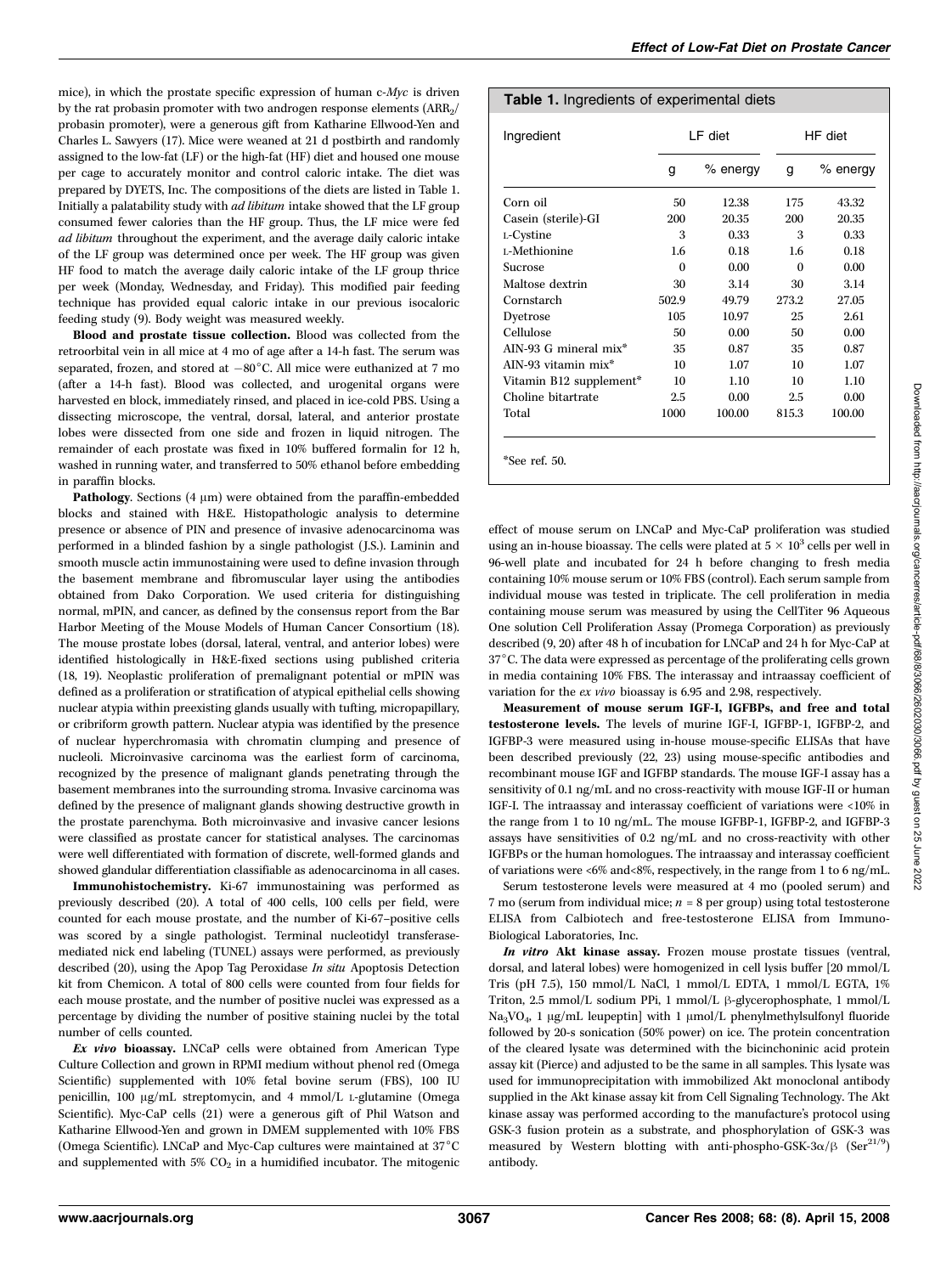Western blot analysis. Mouse prostate lysate  $(50 \mu g)$  was subjected to SDS-PAGE followed by Western blot analysis and densitomeric quantification, as previously described (20). Antibodies for Akt, phosphorylated Akt (Ser<sup>473</sup>), p70 S6 kinase, phosphorylated p70 S6 kinase (Thr<sup>389</sup>), phosphorylated p70 S6 kinase (Thr<sup>421</sup>/Ser<sup>424</sup>), and phosphorylated GSK-3 $\alpha$ / $\beta$  (Ser<sup>21/9</sup>) were from Cell Signaling Technology and used at 1:1,000 dilution. Monoclonal antibody 9E10 was from Abgent and used to detect Myc protein. The secondary horseradish peroxidase–linked antibody was used at 1:2,000 dilutions. Personal Densitometer SI (Molecular Dynamics) and Image Quant (Amersham Biosciences) were used to quantify the Western signals.

Statistical analysis. Quantitative measures were compared between the groups (LF versus HF) using two-tailed Student's  $t$  test calculated by Prism 3.0 software. The  $P$  values <0.05 were considered significant. The data are presented as mean  $\pm$  SE. The proportions of mice with prostate cancer versus mice with mPIN and benign prostate were compared between the diet groups with Fisher's exact test (two-sided; Splus, version 6).

### **Results**

Slower transition from mPIN to cancer with dietary fat reduction. Throughout the 7-month study, there was no significant difference in caloric intakes or mean body weights between the LF and HF diet groups (Supplementary Fig. S1). There was a 27% reduction in the incidence of prostate cancer in the LF group compared with the HF group at the age of 7 months (12 of 28, 42.8% versus 23 of 33, 69.7%;  $P = 0.042$ ; Fig. 1A). mPIN and cancerous lesions were multifocal and most prominent in the lateral prostate lobes but were also variably present in the dorsal, ventral, and anterior lobes. mPIN lesions generally comprised 15% to 30% of the affected prostate lobes, and cancer comprised  $\sim$  20% to 40% of the affected lobes. Cancerous lesions extended directly from mPIN lesions, thus demonstrating a clear transition from mPIN to cancer.

The histologic appearance of mPIN and invasive prostate cancer are shown in Fig. 1B and C.

Reduced prostate cell proliferation in LF diet group mPIN. Given that a central mechanism in Myc-induced conversion from mPIN to invasive prostate cancer may involve cell proliferation, we investigated whether dietary fat modification affected Hi-Myc mouse prostate epithelial cell proliferation by Ki-67 immunostaining (Fig. 2A and B). Epithelial cells in mPIN lesions in the LF group had a significantly lower proliferative index compared with epithelial cells in the HF group  $(21.7\%$  versus 28.9%,  $P = 0.05$ ; Fig. 2B). Likewise, the proliferative index of invasive cancer epithelial cells was also lower in the LF group than the HF group (25.4% versus 31.8%,  $P = 0.07$ ), although the results did not reach statistical significance.

The percentage of apoptotic cells (by TUNEL staining) in mPIN lesions was similar between the LF and HF diet groups (1.3% versus 1.7%; Fig. 2C). However, in the cancer lesions the apoptotic index was lower in the LF diet group relative to HF group (2.7% versus 5.3%,  $P = 0.015$ ; Fig. 2C). Prostate cancer lesions had higher proliferation and apoptosis levels relative to mPIN lesions in both diet groups (Fig.  $2B$  and C).

Lower mitogenicity of LF group serum. The mitogenicity of LF and HF mouse serum was evaluated by measuring the cell growth of androgen-dependent cell lines, LNCaP and Myc mouse–derived Myc-CaP (21), in media containing 10% mouse serum from 7 month-old Hi-Myc mice. LNCaP and Myc-CaP cell lines had significantly lower proliferation in media containing the LF serum compared with the growth in the media containing the HF serum (LNCaP, 32% reduction,  $P = 0.01$  and Myc-CaP, 8% reduction,  $P = 0.05$ ; Fig. 3A and B).

Increased serum IGFBP-1 in LF group during the mPIN phase of cancer development. To determine if dietary fat affects



Figure 1. Effect of dietary fat reduction on transition from mPIN to cancer in Hi-Myc mouse prostate. A, reduced incidence of prostate cancer in LF diet group compared with the HF diet group. The prostates dissected from 7-mo-old Hi-Myc mice were analyzed in H&E–stained histologic sections at two different depths by a pathologist blinded to the treatment groups.  $n = 28$  for LF group and  $n = 33$  for HF group. Statistical analyses were performed comparing the presence or absence of prostate cancer phenotype in the LF and HF group. The Fisher's exact test had a P value of 0.042 (two-sided). B, mPIN involving the lateral lobe of the prostate that was characterized by tufted proliferation of epithelial cells with enlarged nuclei and prominent nucleoli. A peripheral basal layer of flattened epithelial cells is evident. The amorphous particulate and eosinophilic secretions are characteristic of the lateral lobe of the mouse prostate (magnification,  $300\times$ ). C, well-differentiated carcinoma consisting of increased numbers of small neoplastic glands with back-to-back configuration. Neoplastic glands infiltrate outside of the prostate lobe and into adjacent fibrous tissue (magnification, 200 $\times$ ).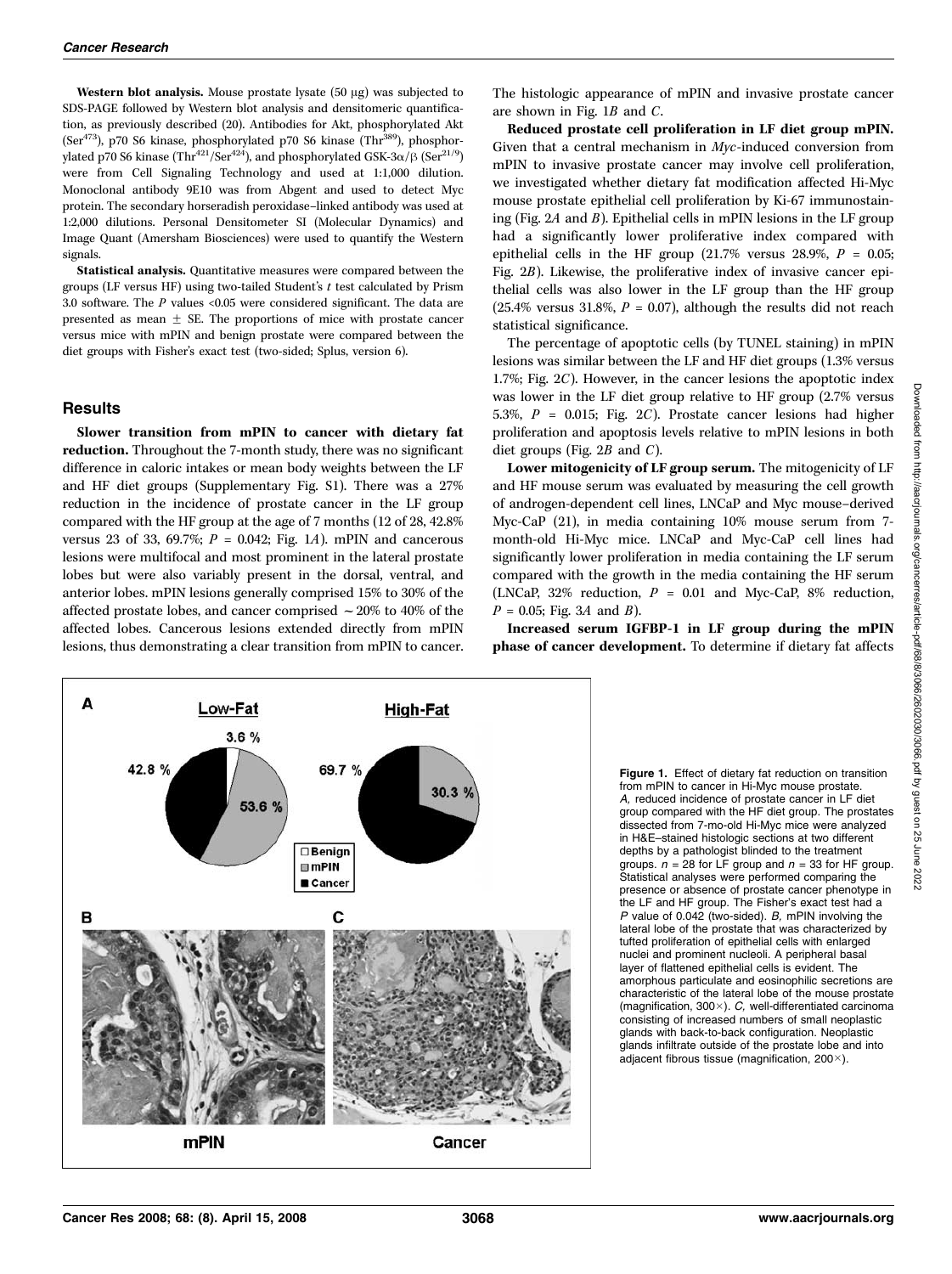Figure 2. Effect of dietary fat content on Hi-Myc mouse prostate cell proliferation. A, Ki-67 immunostaining of mPIN and cancer lesions of mouse prostates from the LF and HF groups. Arrows, positive cells. B, Ki-67 immunohistochemistry showed decreased cell proliferation for the LF group in both mPIN and cancer lesions. To determine the Ki67 score, 100 cells were counted in four separate high-power fields per sample (400 cells per sample), and the average Ki67-positive cells was expressed as a percentage of total cells. Columns; mean; bar, SE. mPIN,  $n = 15$  for LF group and 13 for HF group. Cancer,  $n = 10$ for LF group and 11 for HF group.  $*$ ,  $P = 0.05$ by Student's t test. C, apoptosis determined by TUNEL labeling. A total of 800 cells were counted from four fields for each sample, and the number of apoptotic cells was expressed as a percentage of the total number of cells counted. MPIN,  $n = 8$  for LF group and 10 for HF group. Cancer,  $n = 8$  for LF group and 14 for HF group.  $*$ ,  $P = 0.015$ .



serum levels of IGF-I and IGFBP's during the mPIN and invasive cancer phases of carcinogenesis, mouse IGF axis levels were measured at 4 months (mPIN phase) and 7 months of age (Table 2). Hi-Myc mice in the LF group had significantly higher fasting serum IGFBP-1 levels relative to the HF group at 4 months  $(21.0 \pm 8.9)$ versus  $3.2 \pm 0.8$  ng/mL; P = 0.05) and at 7 months (6.2  $\pm$  1.0 versus  $2.0 \pm 0.5$  ng/mL;  $P = 0.002$ ; Table 2). Fasting serum IGF-I levels were lower in the LF group relative to the HF group at 4 months (290.2  $\pm$ 35.0 versus 322.8  $\pm$  33.0 ng/mL; P = 0.19), although the difference was not statistically significant. Fasting serum, IGFBP-2, IGFBP-3, and IGF-I levels were similar in the LF and HF groups at 7 months of age.

Unchanged serum testosterone levels in response to fat modification. Given the potential for the LF diet to lower testosterone levels and affect cancer development, we measured free and total testosterone levels in serum from the 4-month-old and 7-month-old mice. At 4 months, the free and total serum testosterone levels were similar between the LF and HF groups (free testosterone, LF 3.8 pg/mL, HF 2.7 pg/mL; total testosterone, LF 1.3 ng/mL, HF 0.7 ng/mL). At 7 months, serum total testosterone levels were not significantly different between the LF and HF diet groups (LF 0.31  $\pm$  0.13 ng/mL; HF 0.22  $\pm$  0.049 ng/mL;  $P = 0.48$ ). Free testosterone levels at 7 months were below the level of detection of the ELISA assay in both diet groups. Given that androgen levels affect Myc transgene expression, we examined Myc protein levels in the mouse prostates by Western blot analysis and found similar levels of Myc protein expression in the LF and HF diet groups (data not shown), consistent with our finding of no significant differences in testosterone levels between the two diet groups.

Down-regulation of Akt pathway in LF group prostate tissue. Binding of growth factors, such as IGF-I, to their tyrosine kinase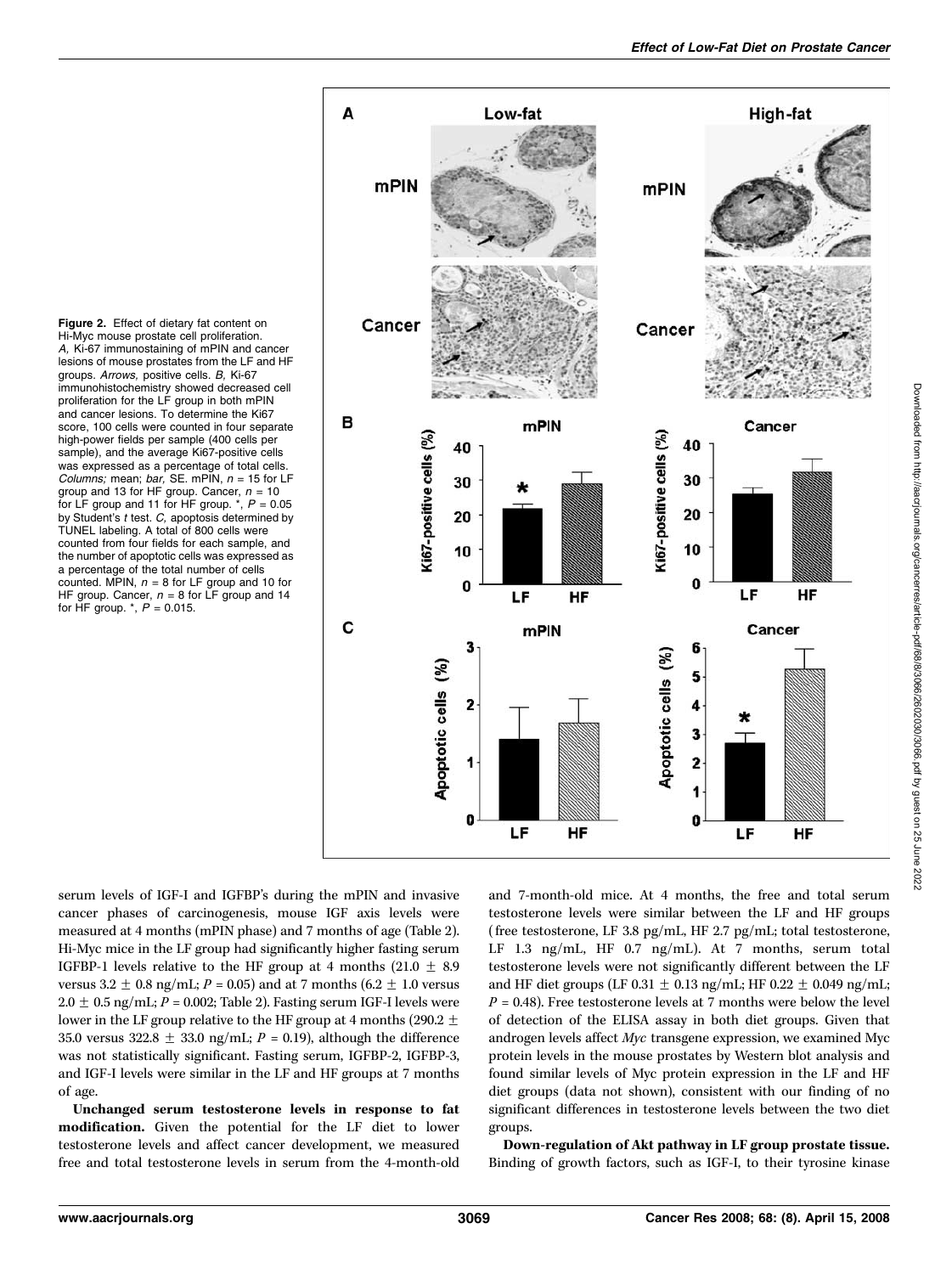

Figure 3. LNCaP and Myc-CaP proliferation in media containing HF and LF serum. A, LNCaP cells had less proliferation in media containing the LF mouse serum compared with the cells grown in media containing the HF mouse serum from Hi-Myc mice. The cell proliferation was measured after 48 h incubation in the media containing 10% mouse serum.  $n = 8$  for each diet group. All experiments were performed in triplicate with the serum from individual mice (not pooled). Data is expressed as a percentage of the cell growth in media containing 10% FBS as a control. Columns, means; bars, SE.  $\check{r}$ ,  $P < 0.05$ . Proliferation was determined by measuring colorimetric changes of MTS tetrazolium compound into colored formazan product by NADPH or NADH produced by active cells. B, Myc-CaP cells grown in media containing 10% Myc mouse serum had less proliferation with the LF group serum compared with the serum from HF diet group after 24 h incubation.  $n = 5$  for each group.  $*, P < 0.05.$ 

receptors leads to autophosphorylation of the receptors and activation of the serine-threonine Akt kinase (protein kinase B) via phosphoinositide 3-kinase. Western blot analyses of the mouse prostate protein showed that the LF group tissue contained 62% less phosphorylated Akt (Ser<sup>473</sup>) relative to the HF group ( $P = 0.016$ ; Fig. 4A). Likewise, there was a 65% reduction in Akt kinase activity in the LF group prostate relative to the HF group as measured by an *in vitro* kinase assay ( $P = 0.045$ ; Fig. 4B). Phosphorylation of

downstream targets of Akt were also reduced in the LF group prostate relative to the HF group with a 58% reduction  $(P = 0.005)$  in GSK-3  $\alpha/\beta$  (Ser<sup>21/9</sup>) phosphorylation and a 90% reduction ( $P = 0.0007$ ) in p70S6K (Thr<sup>389/421/424</sup>) phosphorylation (Fig. 5A and  $B$ ).

### **Discussion**

In the present study, dietary fat reduction resulted in increased serum IGFBP-1 levels, down-regulation of the Akt-mTOR pathway in prostate, and delayed development of invasive murine prostate cancer. Previously, we reported that decreasing dietary fat intake slowed growth of LAPC-4 human prostate cancer xenografts in SCID mice and modulated the circulating IGF axis (9). Xenograft models are derived from late-stage or metastatic samples of human prostate cancer. Transgenic mouse models are more appropriate to study the efficacy of chemopreventive agents and mechanisms related to early tumor development. Hi-Myc transgenic mice represent a suitable model for human prostate cancer development. Myc gene amplification and overexpression are seen in  $\sim$  30% of human prostate cancer (24). As well, Hi-Myc mice do not develop neuroendocrine features seen in mouse prostate cancer carcinogenesis driven by the SV40 T-antigen as in TRAMP and LADY mice (19, 25).

Mice were housed one mouse per cage, and equal caloric intake was maintained throughout the study, resulting in similar body weights between the LF and HF diet groups. Whereas two prior feeding studies using rat models of prostate cancer showed that dietary fat reduction lowered the incidence of prostate cancer, the animals in these studies were fed *ad libitum*, and therefore, dietary fat intake could not be differentiated from calorie intake (8, 11). In these prior studies, animals in the HF groups had higher calorie intake and increased body weight. Whereas calorie restriction and calorie excess are known to affect cancer progression, our study excluded these variables and more clearly isolated the effect of dietary fat modification on the development of prostate cancer.

IGF-I is a known mitogen to prostate cancer cells, and epidemiologic studies have linked elevated serum levels of IGF-I in young adulthood with an increased incidence of clinical prostate cancer (26–28). Of interest, a recent a case-controlled study showed that high-serum IGF-I levels at the time of prostate biopsy were associated with the presence of high-grade PIN in biopsy specimens (29). Reduction in IGFBP-1 levels has also been causally linked with prostate cancer progression in experimental systems, although this link has not been established in epidemiologic

| Table 2. Fasting serum IGF-I, IGFBP-1, IGFBP-2, and IGFBP-3 concentrations of Hi-Myc mice on LF or HF diet |         |                          |                          |          |  |  |
|------------------------------------------------------------------------------------------------------------|---------|--------------------------|--------------------------|----------|--|--|
| Age (mo)                                                                                                   | (nq/mL) | LF                       | ΗF                       | P        |  |  |
| 4                                                                                                          | IGF-I   | $290.2 \pm 35.0 (n = 6)$ | $322.8 \pm 33.0 (n = 6)$ | >0.05    |  |  |
| 4                                                                                                          | IGFBP-1 | $21.0 \pm 8.9$ $(n = 7)$ | $3.24 \pm 0.8$ $(n = 8)$ | $0.05*$  |  |  |
|                                                                                                            | $IGF-I$ | $199.8 \pm 17.4 (n = 8)$ | $204.8 \pm 10.4 (n = 8)$ | >0.05    |  |  |
|                                                                                                            | IGFBP-1 | $6.2 \pm 1.0$ $(n = 8)$  | $2.0 \pm 0.5$ $(n = 8)$  | $0.002*$ |  |  |
|                                                                                                            | IGFBP-2 | $245.3 \pm 6.1 (n = 8)$  | $211.0 \pm 32.7 (n = 8)$ | >0.05    |  |  |
|                                                                                                            | IGFBP-3 | $321.8 \pm 23.3 (n = 8)$ | $322.9 \pm 24.1 (n = 8)$ | >0.05    |  |  |
|                                                                                                            |         |                          |                          |          |  |  |

NOTE: The average values are presented with  $\pm$ SE.

\*Indicates statistically significant difference between the two diet groups by Student's t test (two-tailed).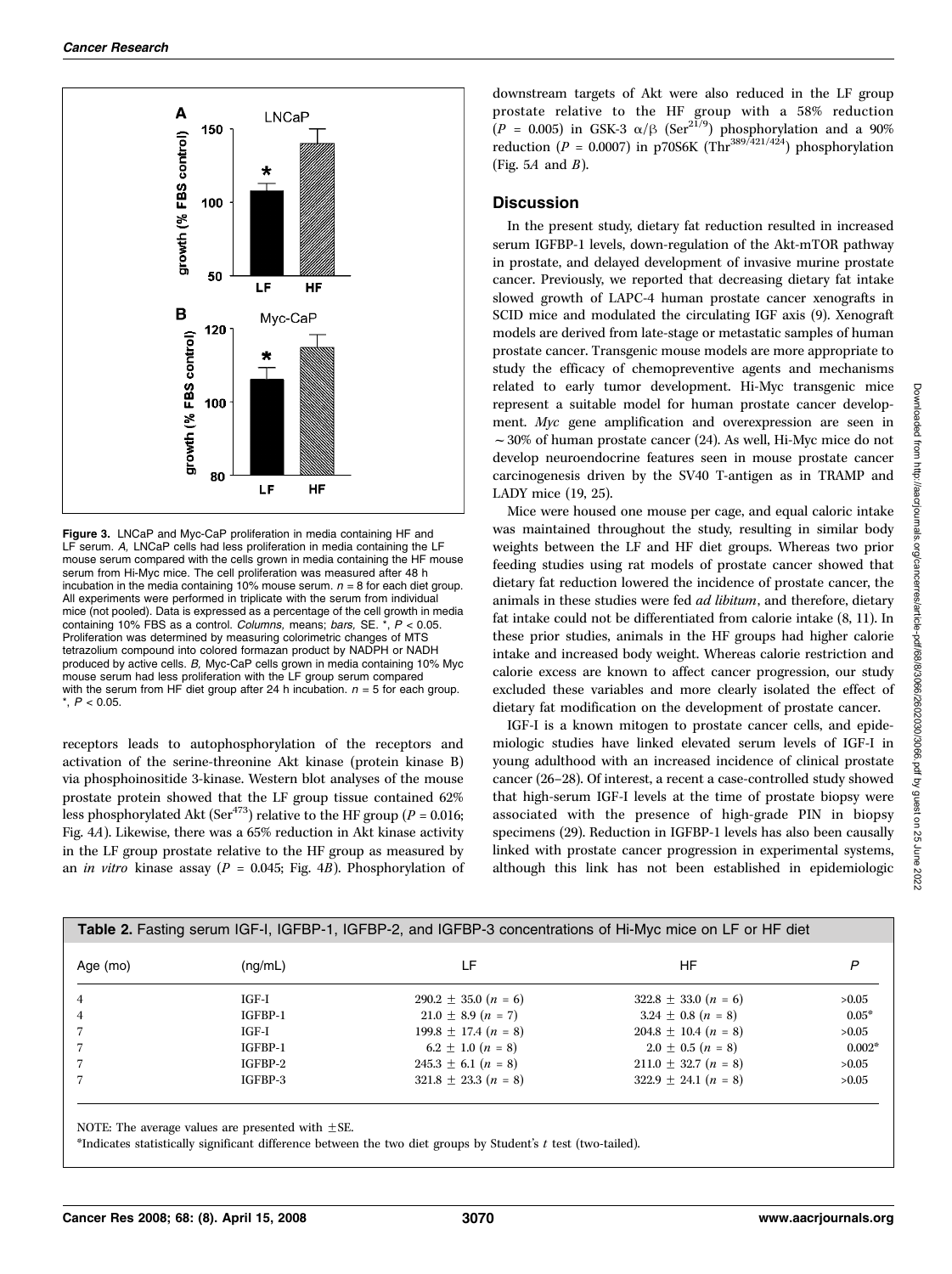

**Figure 4.** Phosphorylated Akt levels and Akt kinase activity in HF and LF Hi-Myc mouse prostate tissue. A, Western blot analysis of prostate lysate showed<br>marked decrease of phosphorylated Akt (Ser<sup>473</sup>) for the LF group the phosphorylated Akt signal was normalized to total Akt bands. Values are relative densitometric units with SE;  $n = 6$  mice for each diet group. \*,  $P = 0.016$  by Student's t test. B, in vitro Akt kinase assay. Total Akt was immunoprecipitated from mouse prostate lysate and tested for kinase activity using GSK-3 subunit as a substrate. The resulting phosphorylated GSK-3 was detected by Western blot. The bands on the Western blots were densitometrically quantitated.  $n = 5$  for each group.  $*$ ,  $P = 0.045$ .

studies, possibly due to the fact that IGFBP-1 is nutritionally regulated and fasting serum specimens are required for analyses. The present study found that the LF group had increased IGFBP-1 levels (relative to the HF group) at 4 months of age during the premalignant stage of tumor development. In addition, the LF mouse serum had reduced mitogenicity on LNCaP and Myc-CaP cells in vitro compared with the HF serum. Likewise, relative to the HF group, epithelial cells of mPIN lesions in the LF group had reduced proliferation, as shown by Ki-67 immunostaining. Taken together, these data suggest that dietary fat reduction may attenuate proliferation of prostate epithelial cells in mPIN lesions via mechanisms involving the IGF axis and ultimately delay the progression to invasive prostate cancer. Given that serum IGFBP-1 levels are modifiable by dietary changes and may affect bioavailable IGF-I, serum levels of IGFBP-1 may potentially serve as a tool for achieving and monitoring therapeutic and prevention goals. Dietary recommendations for the purpose of cancer prevention would be dramatically improved if a serum marker could be followed to assess patient compliance and responsiveness to diet intervention, much like the role of LDL cholesterol for prevention of coronary disease. Future large-scale clinical studies will determine to what degree fasting serum IGFBP-1 may serve in such a role.

The LF Myc mouse prostate tissue contained lower levels of phosphorylated Akt and Akt kinase activity compared with the HF group. Overexpression of Akt in the prostate was previously shown to promote mPIN in transgenic mice (30). Also, Akt1 deficiency markedly inhibited development of mPIN in  $PTEN^{+/-}$ 

mice (31). Studies with human prostate cancer specimens showed increased immunohistochemical staining of Akt  $(p-S^{473})$  in malignant and PIN cells relative to benign epithelial cells, and staining intensity positively correlated with PSA levels, Gleason grade, and biochemical recurrence after radical prostatectomy (32–34). Akt promotes cell growth and survival by affecting the activity of various factors, such as GSK3, mTOR (TSC2), BAD, and FoxO. We report that the LF Hi-Myc mouse prostate tissue contained lower levels of phophorylated GSK3 and phosphoryalated p70S6K than the HF prostates. P70S6K is a downstream target of mTOR and regulates cap-dependent protein synthesis. Thus reduction of dietary fat may inhibit the transition from mPIN to invasive cancer by affecting cell proliferation via the Akt-mTOR pathway. In the present study, whole prostate tissue from dorsolateral and ventral lobes was used to prepare the lysate and the benign, mPIN, and cancer lesions were not separately analyzed. Therefore, we cannot differentiate the possibility that the Akt-mTOR pathway was modified in the benign, mPIN, and/ or cancer cells. Further studies are required to delineate the effect of dietary fat intake on Akt activation in different stages of prostate carcinogenesis in Hi-Myc mice.

Conflicting reports exist on whether dietary fat alteration affects serum testosterone levels (8, 35). We measured free and total testosterone levels in mouse serum by ELISA and found no significant differences between the LF and HF groups. Likewise, given the potential for dietary fat to affect androgen levels and affect Myc transgene expression directly, we examined Myc protein levels in Myc mouse prostates by Western blots and found similar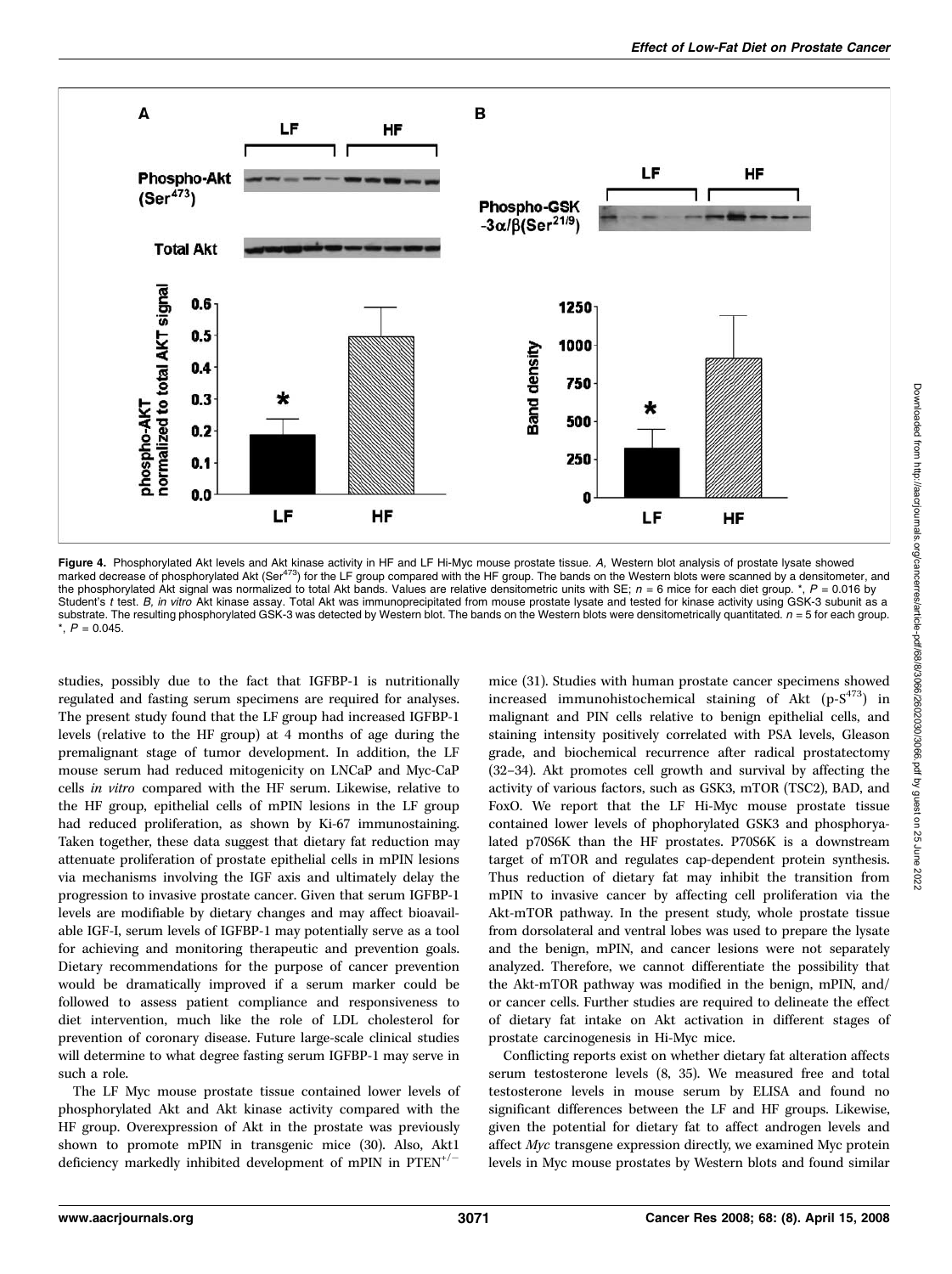amounts of Myc protein for the LF and HF diet groups. Further studies are warranted, evaluating potential interactions between dietary fat modification and androgen pathways related to prostate carcinogenesis.

A number of factors that are implicated in c-Myc–mediated transformation are regulated by downstream targets of Akt and therefore may be affected by dietary fat modification. For example, hypophosphorylation of 4EBP-1 by Akt and mTOR leads to the release of eIF4E (mRNA-cap-binding protein) that is rate-limiting for  $G_1$  progression and a target of c-Myc (36). Also Myc-induced proliferation and transformation require Akt-mediated phosphorylation of FoxO protein (37). Activated Akt phosphorylates FoxO proteins resulting in exclusion of FoxO proteins from nuclei and subsequent degradation. In a nonphosphorylated state, FoxO factors inhibit induction of multiple Myc target genes and Mycinduced cell proliferation (37–39). The genes down-regulated by FoxO include cyclin D1, of which coexpression with Ki-67 has been reported (40–42).

Myc not only promotes cell proliferation but also sensitizes cells to various apoptotic signals, such as hypoxia, DNA damage, glucose starvation, inhibition of translation and transcription, heat shock, and chemotoxin (43, 44). The apoptotic index increases as tumors progress from mPIN to invasive cancer in Myc mice (17), in other animal models of prostate cancer (45), and in human prostate cancer (40, 46). In the present report, there was no difference in the apoptotic index in mPIN lesions in the LF and HF group, suggesting dietary fat did not significantly affect apoptosis during the mPIN phase of prostate carcinogenesis. However, of interest, prostate cancer lesions in the LF group had a lower apoptotic index relative to the cancer in the HF group. This finding was the opposite of what we expected to see, as anticancer therapies generally are associated with increased apoptosis. Prior xenograft and human serum studies showed increased apoptosis of prostate cancer cells in response to dietary fat reduction (9, 16). Data in the literature is

conflicting with regards to the biological significance of apoptosis in prostate cancer. A prior retrospective clinical study found that higher apoptotic activity in prostate cancer positively correlated with higher proliferation rates, positive surgical margins, and increased risk of death from prostate cancer (40). Similar observations were made in rat models (45). Further studies are required to determine the mechanism through which fat reduction resulted in lower rates of apoptosis in prostate cancer in the Hi-Myc mouse model.

The fat used in the diets in the present study was from corn oil, which is primarily composed of linoleic acid, an  $\omega$ -6 polyunsaturated fatty acid. Membrane arachidonic acid  $(\omega - 6)$  derived from linoleic acid is converted by the cyclooxygenase and lipoxygenase pathways to eicosanoids, such as prostaglandin E2, leukotrienes, and hydroxyl derivatives of fatty acids. These eicosanoids have been implicated in the pathogenesis of cancer and are believed to play important roles in tumor promotion, progression, and metastasis (47, 48). Whereas the present study focused on the preventative effects of lowering dietary fat in the form of corn oil on the IGF-I–Akt pathway, other factors may also play a role in the preventive effects of dietary fat modification, such as the ratio of  $\omega$ -6 and  $\omega$ -3 fatty acids (49). Likewise, further studies should also address if other forms of dietary fat typically found in the Western diet, including saturated fat, affect the development of prostate cancer.

In summary, our study found that lowering dietary fat (corn oil) resulted in (a) higher serum IGFBP-1 and reduced serum mitogenicity, (b) lower proliferation index of prostate epithelial cells in mPIN and invasive prostate cancer, (c) lower phosphorylated Akt protein, Akt kinase activity, and lower levels of phosphorylated GSK3 and p70S6K in murine prostate, and (d) reduced transition from mPIN to cancer. Taken together, these studies suggest that reducing intake of dietary fat from corn oil may play a role in prostate cancer prevention.



Figure 5. LF diet prostate contained decreased levels of phosphorylated Akt downstream targets. A, Western blot analysis of Hi-Myc mouse prostate homogenate for<br>phosphorylated p70S6K (Thr<sup>389/421/424</sup>) and phosphorylated GSK-3( $\text{Ser}^{21/9}$ ). B, the bands on the Western blots were densitometrically quantitated. The phosphorylated p70S6K bands were normalized to total p70S6K and phosphorylated GSK-3 was normalized to B-actin and shown as a histogram (values are relative densitometric units with SE).  $n = 5$  for each group.  $\ast$ ,  $P = 0.0007$  for phosphorylated p70S6K and 0.005 for phosphorylated GSK3  $\alpha$ / $\beta$